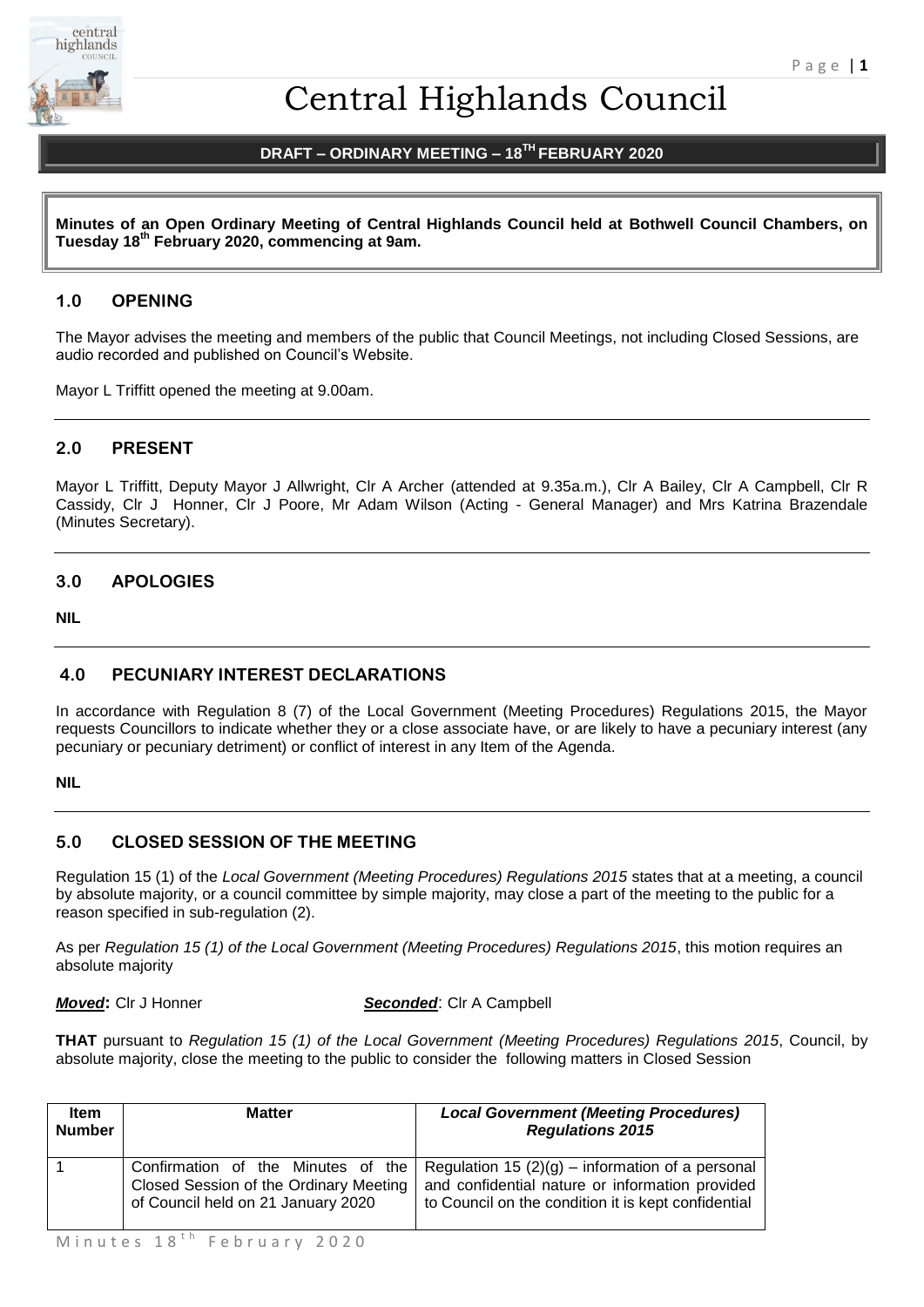| $\mathcal{P}$ | Legal Advice                                             | Regulation 15 $(4)(b)$ – possible future legal<br>action that may be taken, or may involve, the<br>council                                                                                                                                                                                                                |
|---------------|----------------------------------------------------------|---------------------------------------------------------------------------------------------------------------------------------------------------------------------------------------------------------------------------------------------------------------------------------------------------------------------------|
| 3             | Consideration of Matters for Disclosure<br>to the Public | Regulation 15 (8) - While in a closed meeting,<br>the Council, or Council Committee, is to<br>consider whether any discussions, decisions,<br>reports or documents relating to that closed<br>meeting are to be kept confidential or released<br>to the public, taking into account privacy and<br>confidentiality issues |

*Moved***:** Clr R Cassidy *Seconded*: Clr J Honner

**That** the Council:

- (1) Having met and dealt with its business formally move out of the closed session; and
- (2) Resolved to report that it has determined the following:

| <b>Item</b><br><b>Number</b> | <b>Matter</b>                                                                                                      | Outcome                                                                                                       |  |  |
|------------------------------|--------------------------------------------------------------------------------------------------------------------|---------------------------------------------------------------------------------------------------------------|--|--|
|                              | Confirmation of the Minutes of the<br>Closed Session of the Ordinary Meeting<br>of Council held on 21 January 2020 | Minutes of the Closed Session of the Ordinary<br>Meeting of Council held on 21 January 2020<br>were confirmed |  |  |
| $\mathbf{2}$                 | Legal Advice                                                                                                       | contents of<br>Council noted<br>the<br>the<br>advice<br>received                                              |  |  |
| 3                            | Legal Advice                                                                                                       | contents of<br>Council noted the<br>advice<br>the<br>received                                                 |  |  |
| 4                            | Consideration of Matters for Disclosure<br>to the Public                                                           | Matters were considered                                                                                       |  |  |

# **CARRIED BY ABSOLUTE MAJORITY**

# *FOR the Motion:*

Mayor L Triffitt, Deputy Mayor J Allwright, Clr A Archer, Clr A Bailey, Clr A Campbell, Clr R Cassidy, Clr J Honner and Clr J Poore.

*Mrs Katrina Brazendale left the meeting at 9.05 am.*

# **5.1 MOTION OUT OF CLOSED SESSION**

*Moved***:** Clr R Cassidy **Seconded:** Clr A Bailey

**THAT** Council move out of Closed Session and resume the Ordinary Meeting.

# *FOR the Motion:*

Mayor L Triffitt, Deputy Mayor J Allwright, Clr A Archer, Clr A Bailey, Clr A Campbell, Clr R Cassidy, Clr J Honner and Clr J Poore.

# **OPEN MEETING TO PUBLIC**

The meeting opened to the public at 10.00 am and gave the acknowledgement to country statement.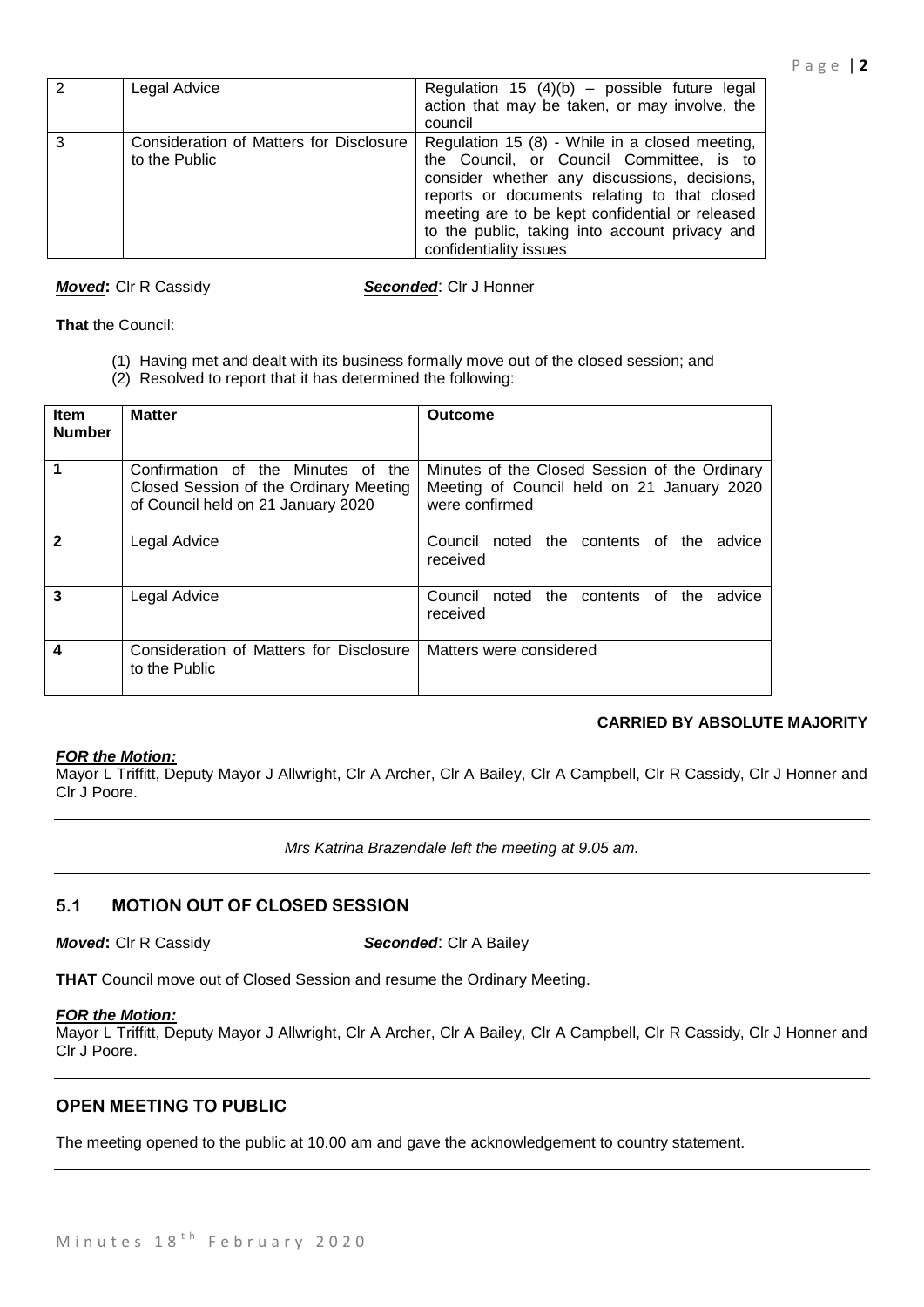# **6.0 DEPUTATIONS**

# **NIL**

# **6.1 PUBLIC QUESTION TIME**

# **7.0 MAYORAL COMMITMENTS**

| 9 <sup>th</sup> January 2020   | <b>Business of Council</b>                             |
|--------------------------------|--------------------------------------------------------|
| 10 <sup>th</sup> January 2020  | <b>Business of Council</b>                             |
| 11 <sup>th</sup> January 2020  | Onsite Pelham Bushfire Inspection                      |
| 12 <sup>th</sup> January 2020  | <b>Pelham Resident Phone Discussions</b>               |
| 13 <sup>th</sup> January 2020  | Meeting with General Manager                           |
| 14 <sup>th</sup> January 2020  | <b>Planning Meeting Bothwell</b>                       |
| 14 <sup>th</sup> January 2020  | Trout Guide and Lodge Meeting Bothwell                 |
| 15 <sup>th</sup> January 2020  | Audit Department Meeting with General Manager Hamilton |
| 15 <sup>th</sup> January 2020  | <b>Integrity Meeting General Manager Hamilton</b>      |
| 16 <sup>th</sup> January 2020  | <b>Business of Council</b>                             |
| 20 <sup>th</sup> January 2020  | <b>Business of Council</b>                             |
| 21 <sup>st</sup> January 2020  | Meeting of Council Hamilton                            |
| 22 <sup>nd</sup> January 2020  | <b>Business of Council</b>                             |
| 23rd January 2020              | <b>Business of Council</b>                             |
| 25 <sup>th</sup> January 2020  | Australia Day Awards                                   |
| 27 <sup>th</sup> January 2020  | <b>Guy Barnett Meeting</b>                             |
| 30 <sup>th</sup> January 2020  | <b>Business of Council</b>                             |
| 3rd February 2020              | Sub-Regional Meeting Brighton                          |
| 4 <sup>th</sup> February 2020  | Meeting with Deputy General Manager                    |
| 4 <sup>th</sup> February 2020  | Meeting with Ratepayer                                 |
| 4 <sup>th</sup> February 2020  | Meeting with Ratepayer                                 |
| 4 <sup>th</sup> February 2020  | Meeting with Deputy Mayor                              |
| 5 <sup>th</sup> February 2020  | Meeting with Tasmanian Police                          |
| 6 <sup>th</sup> February 2020  | <b>Business of Council</b>                             |
| 8 <sup>th</sup> February 2020  | <b>CWA Annual Show</b>                                 |
| 8 <sup>th</sup> February 2020  | Reopening of Lake Sorell                               |
| 8 <sup>th</sup> February 2020  | <b>ABC TV Interview</b>                                |
| 11 <sup>th</sup> February 2020 | Meeting with Telstra                                   |
| 11 <sup>th</sup> February 2020 | <b>Climate Change Meeting</b>                          |
| 11 <sup>th</sup> February 2020 | Onsite meeting with DES Manager (Bothwell Town Hall)   |
| 11 <sup>th</sup> February 2020 | <b>Business of Council - Community Members</b>         |

# **7.1 COUNCILLOR COMMITMENTS**

# **Deputy Mayor J Allwright**

| 21 <sup>st</sup> January 2020  | <b>Ordinary Council Meeting Hamilton</b>                         |
|--------------------------------|------------------------------------------------------------------|
| 26 <sup>th</sup> January 2020  | Australia Day Ellendale                                          |
| 4 <sup>th</sup> February 2020  | Meeting with Mayor                                               |
| 6 <sup>th</sup> February 2020  | <b>TasWater Meeting</b>                                          |
| 11 <sup>th</sup> February 2020 | Workshop Telstra black spot funding, and Climate Change workshop |

# **Clr T Bailey**

| 14 <sup>th</sup> January 2020  | <b>Planning Meeting Bothwell</b>                                 |
|--------------------------------|------------------------------------------------------------------|
| 21 <sup>st</sup> January 2020  | <b>Ordinary Council Meeting, Hamilton</b>                        |
| 26 <sup>th</sup> January 2020  | Australia Day Ellendale                                          |
| 11 <sup>th</sup> February 2020 | Workshop Telstra black spot funding, and Climate Change workshop |
| 12 <sup>th</sup> February 2020 | <b>HATCH</b> meeting Ouse.                                       |

# **Clr A Campbell**

| <b>VII A VAIIINNAII</b>        |                                                                  |
|--------------------------------|------------------------------------------------------------------|
| 6 <sup>th</sup> December 2019  | Official opening of Cattle Hill Wind Farm                        |
| 21 <sup>st</sup> January 2020  | <b>Ordinary Council Meeting Hamilton</b>                         |
| 6 <sup>th</sup> February 2020  | Health and Wellbeing Planning Meeting Hamilton                   |
| 11 <sup>th</sup> February 2020 | Workshop Telstra black spot funding, and Climate Change workshop |
| 12 <sup>th</sup> February 2020 | <b>HATCH</b> meeting Ouse                                        |
|                                |                                                                  |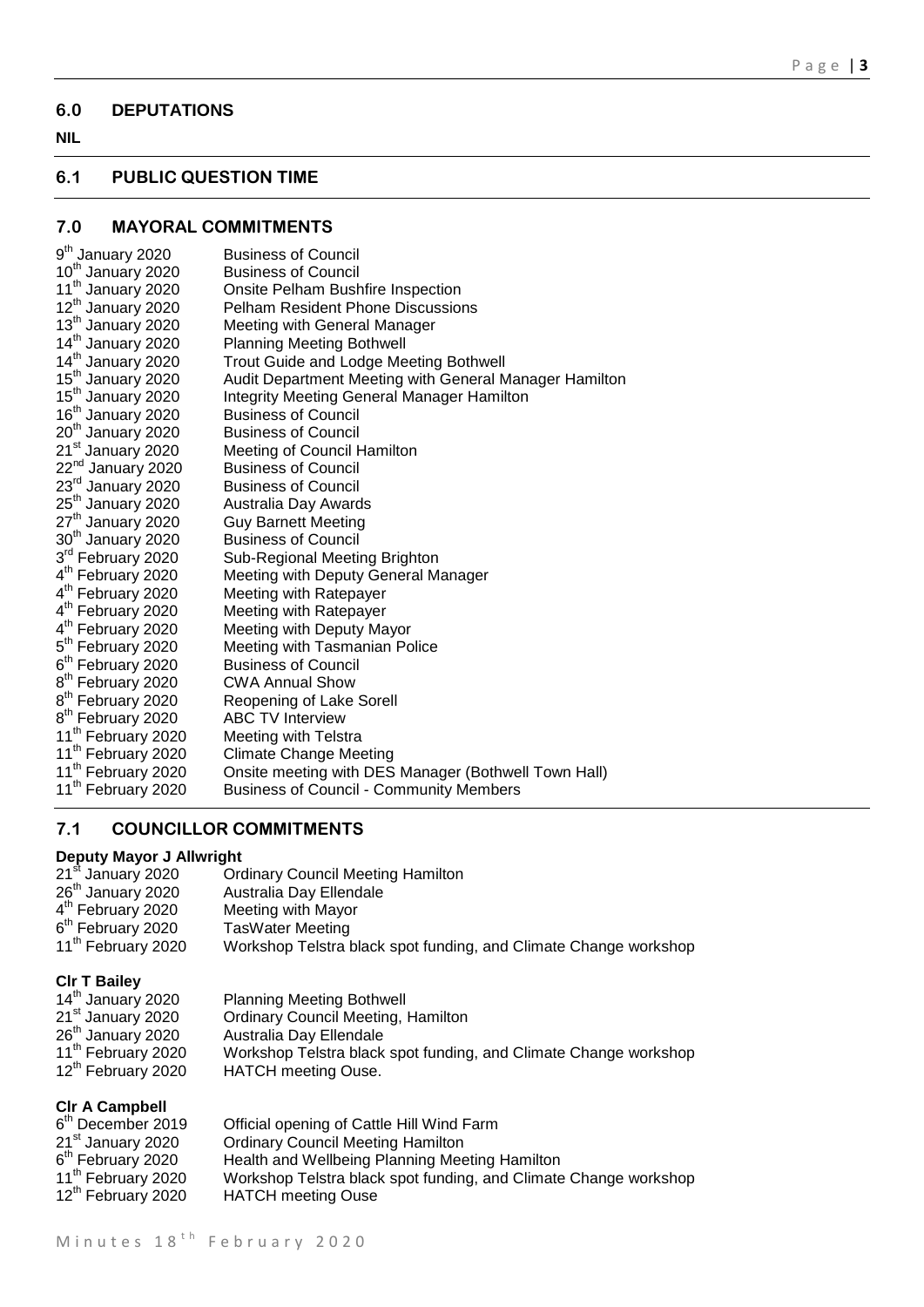| <b>CIr R Cassidy</b><br>14 <sup>th</sup> January 2020<br>21 <sup>st</sup> January 2020<br>26 <sup>th</sup> January 2020<br>11 <sup>th</sup> February 2020                                                     | <b>Planning Meeting Bothwell</b><br><b>Ordinary Council Meeting Hamilton</b><br>Australia Day Ellendale<br>Workshop Telstra black spot funding, and Climate Change workshop                                                                                                                              |
|---------------------------------------------------------------------------------------------------------------------------------------------------------------------------------------------------------------|----------------------------------------------------------------------------------------------------------------------------------------------------------------------------------------------------------------------------------------------------------------------------------------------------------|
| <b>CIr J Poore</b><br>21 <sup>st</sup> January 2020<br>26 <sup>th</sup> January 2020<br>1 <sup>st</sup> February 2020<br>3rd February 2020<br>8 <sup>th</sup> February 2020<br>11 <sup>th</sup> February 2020 | <b>Ordinary Council Meeting Hamilton</b><br>Australia Day Ellendale<br>Wind farm meeting at Miena with Epuron (Community information day)<br>Visitors Centre meeting with Ron Sonners and Keith Alcock.<br>CWA show day at Bothwell.<br>Workshop Telstra black spot funding, and Climate Change workshop |

# **7.2 GENERAL MANAGER'S COMMITMENTS**

| 20th January 2020  | <b>Meeting TFS Cambridge</b>                      |
|--------------------|---------------------------------------------------|
| 21st January 2020  | <b>Council Meeting</b>                            |
| 26th January 2020  | Australia Day Ellendale                           |
| 3rd February 2020  | South Central Sub-Committee Meeting               |
| 4th February 2020  | Meeting Justice Dept - Planning & Building Portal |
| 6th February 2020  | Health & Wellbeing Plan Meeting                   |
| 11th February 2020 | Workshop Michael Patterson Telstra                |
| 11th February 2020 | <b>Workshop Climate Change Presentation</b>       |
| 12th February 2020 | Meeting Des Moore ILU Lease                       |
|                    |                                                   |

# **7.3 DEPUTY GENERAL MANAGER'S COMMITMENTS**

| 23rd January 2020  | <b>TCCI WHS Workshop 2</b>      |
|--------------------|---------------------------------|
| 11th February 2020 | Council Workshop                |
| 18th February 2020 | <b>Ordinary Council Meeting</b> |

# **8.0 NOTIFICATION OF COUNCIL WORKSHOPS HELD**

#### **NIL**

# **8.1 FUTURE WORKSHOPS**

19<sup>th</sup> February 2020 State Growth Workshop 1:00pm - 4:30pm - Hollow Tree Road Motorcycle Road Safety Workshop Location: Bothwell Football Club and Community Centre, Hollow Tree Road, Bothwell

25<sup>th</sup> February 2020 Community Thank You Lunch 1.00pm Bothwell Supper Room and Meeting with Board of Rural Business Tasmania in Council Chambers Bothwell 2:00pm to 3:00pm

6<sup>th</sup> April 2020 Presentation to Councillors from Dr Katrena Stephenson, Chief Executive Officer of the Local Government Association of Tasmania. (Need to schedule)

12<sup>th</sup> May 2020 Integrity Commission Training Course for Elected Members at the Bothwell Council Chambers 11.00am and 1.00pm

# **9.0 MAYORAL ANNOUNCEMENTS**

The Mayor advised that she recently meet with Minister Barnett regarding the Bio Security

# **10.0 MINUTES**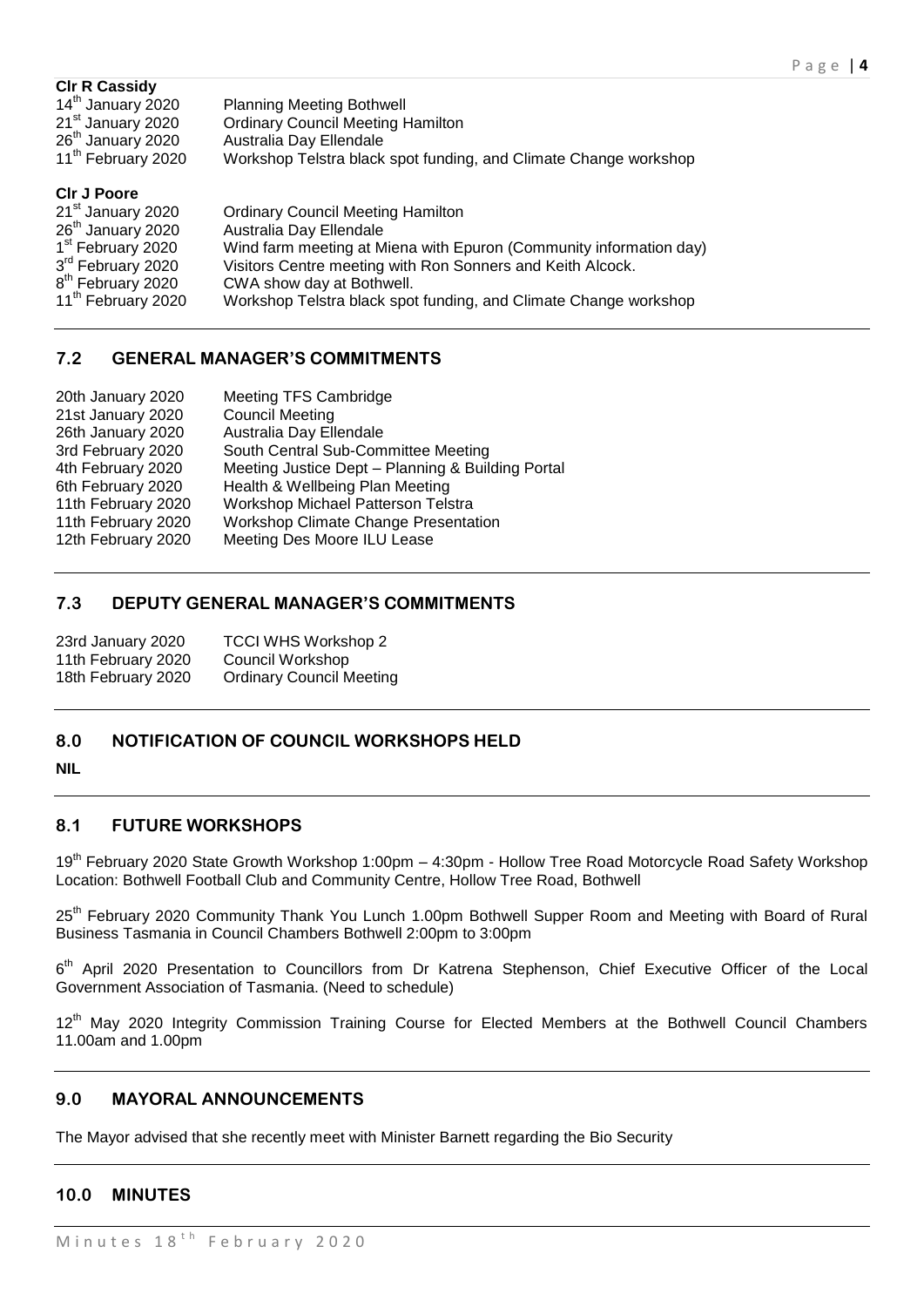# **10.1 RECEIVAL DRAFT MINUTES ORDINARY MEETING**

*Moved:* Clr A Bailey *Seconded:* Clr J Honner

**THAT** the Draft Minutes of the Open Council Meeting of Council held on Tuesday 21<sup>st</sup> January 2020 be received.

#### *FOR the Motion:*

Mayor L Triffitt, Deputy Mayor J Allwright, Clr A Archer, Clr A Bailey, Clr A Campbell, Clr R Cassidy, Clr J Honner and Clr J Poore.

# **10.2 CONFIRMATION OF MINUTES ORDINARY MEETING**

*Moved:* Clr J Honner *Seconded:* Clr R Cassidy

THAT the Minutes of the Open Council Meeting of Council held on Tuesday 21<sup>st</sup> January 2020 be confirmed.

**CARRIED**

#### *FOR the Motion:*

Mayor L Triffitt, Deputy Mayor J Allwright, Clr A Archer, Clr A Bailey, Clr A Campbell, Clr R Cassidy, Clr J Honner and Clr J Poore.

# **10.3 RECIEVAL DRAFT MINUTES PLANNING COMMITTEE MEETING**

*Moved:* Clr J Poore *Seconded:* Clr R Cassidy

**THAT** the Draft Minutes of the Planning Committee Meeting held on Tuesday 14<sup>th</sup> January 2020 be received.

#### **CARRIED**

#### *FOR the Motion:*

Mayor L Triffitt, Deputy Mayor J Allwright, Clr A Archer, Clr A Bailey, Clr A Campbell, Clr R Cassidy, Clr J Honner and Clr J Poore.

#### **11.0 BUSINESS ARISING**

- 14.1 Correspondence sent by Development & Environmental Services
- 14.5 Correspondence sent by Development & Environmental Services
- 15.1 Correspondence sent by Acting Works and Service Manager
- 15.2 Correspondence sent by Acting Works and Service Manager
- 15.4 Correspondence sent by Acting Works and Service Manager
- 16.2 Correspondence sent by Deputy General Manager
- 16.3 Correspondence sent by Deputy General Manager
- 16.4 Policy updated
- 16.5 Correspondence sent by Deputy General Manager
- 16.6 Correspondence sent by Deputy General Manager
- 16.8 Correspondence sent by Deputy General Manager
- 16.9 Correspondence sent by Deputy General Manager
- 16.10 Risk Management Register Updated
- 16.11 Policy updated
- 16.12 Policy updated<br>16.13 Policy undated
- Policy updated
- 16.14 Audit Panel Charter updated
- 16.15 Correspondence sent by Deputy General Manager
- 16.17 Correspondence sent by Deputy General Manager
- 16.18 Correspondence sent by Deputy General Manager
- 16.19 Correspondence sent by General Manager
- 16.20 Correspondence sent by Deputy General Manager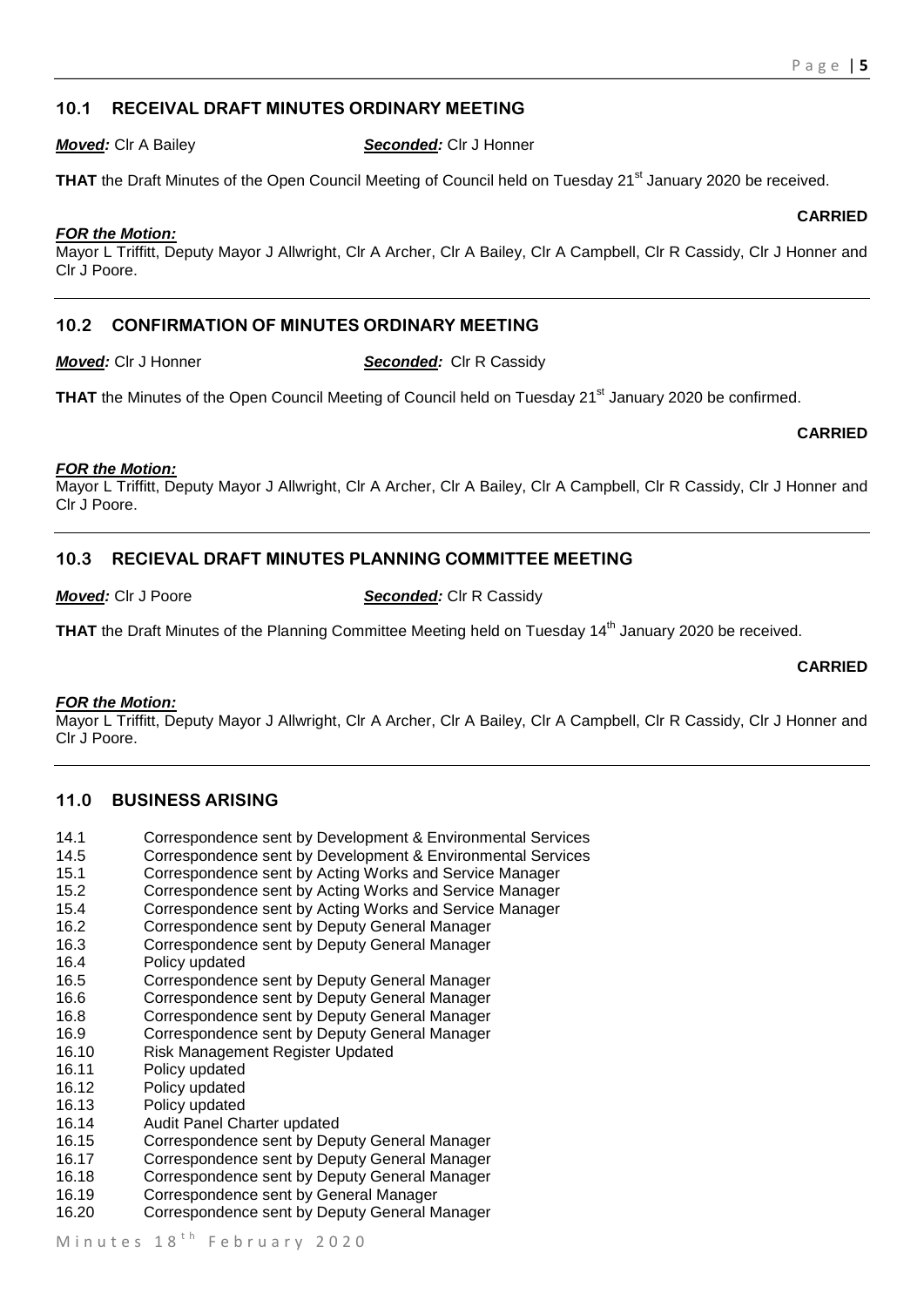16.25 Correspondence sent by Mayor

# **12.0 DERWENT CATCHMENT PROJECT REPORT**

*Moved:* Clr J Honner *Seconded:* Clr J Poore

**THAT** the Derwent Catchment Project report be received.

#### *FOR the Motion:*

Mayor L Triffitt, Deputy Mayor J Allwright, Clr A Archer, Clr A Bailey, Clr A Campbell, Clr R Cassidy, Clr J Honner and Clr J Poore.

# **12.1 DERWENT CATCHMENT PROJECT REPORT**

*Moved:* Clr J Poore *Seconded:* Clr A Campbell

**THAT** Council nominate Deputy Mayor J Allwright to be the Central Highlands Council representative.

#### *FOR the Motion:*

Mayor L Triffitt, Deputy Mayor J Allwright, Clr A Archer, Clr A Bailey, Clr A Campbell, Clr R Cassidy, Clr J Honner and Clr J Poore.

# **13.0 FINANCE REPORT**

**Moved:** Clr J Honner **Seconded:** Clr A Campbell

**THAT** the Finance Reports be received.

#### *FOR the Motion:*

Mayor L Triffitt, Deputy Mayor J Allwright, Clr A Archer, Clr A Bailey, Clr A Campbell, Clr R Cassidy, Clr J Honner and Clr J Poore.

# **14.0 DEVELOPMENT & ENVIRONMENTAL SERVICES**

In accordance with Regulation 25(1) of the Local Government (Meeting Procedures) Regulations 2015, the Mayor advises that the Council intends to act as a Planning Authority under the Land Use Planning and Approvals Act 1993, to deal with the following items:

**Moved:** Clr R Cassidy **Seconded:** Clr J Honner

**THAT** the Development & Environmental Services Report be received.

#### *FOR the Motion:*

Mayor L Triffitt, Deputy Mayor J Allwright, Clr A Archer, Clr A Bailey, Clr A Campbell, Clr R Cassidy, Clr J Honner and Clr J Poore.

*Graham Rogers (Manager Development Services) and Jacqui Tyson (Planning Officer) attended the meeting at 10.40 a.m.*

**CARRIED**

# **CARRIED**

**CARRIED**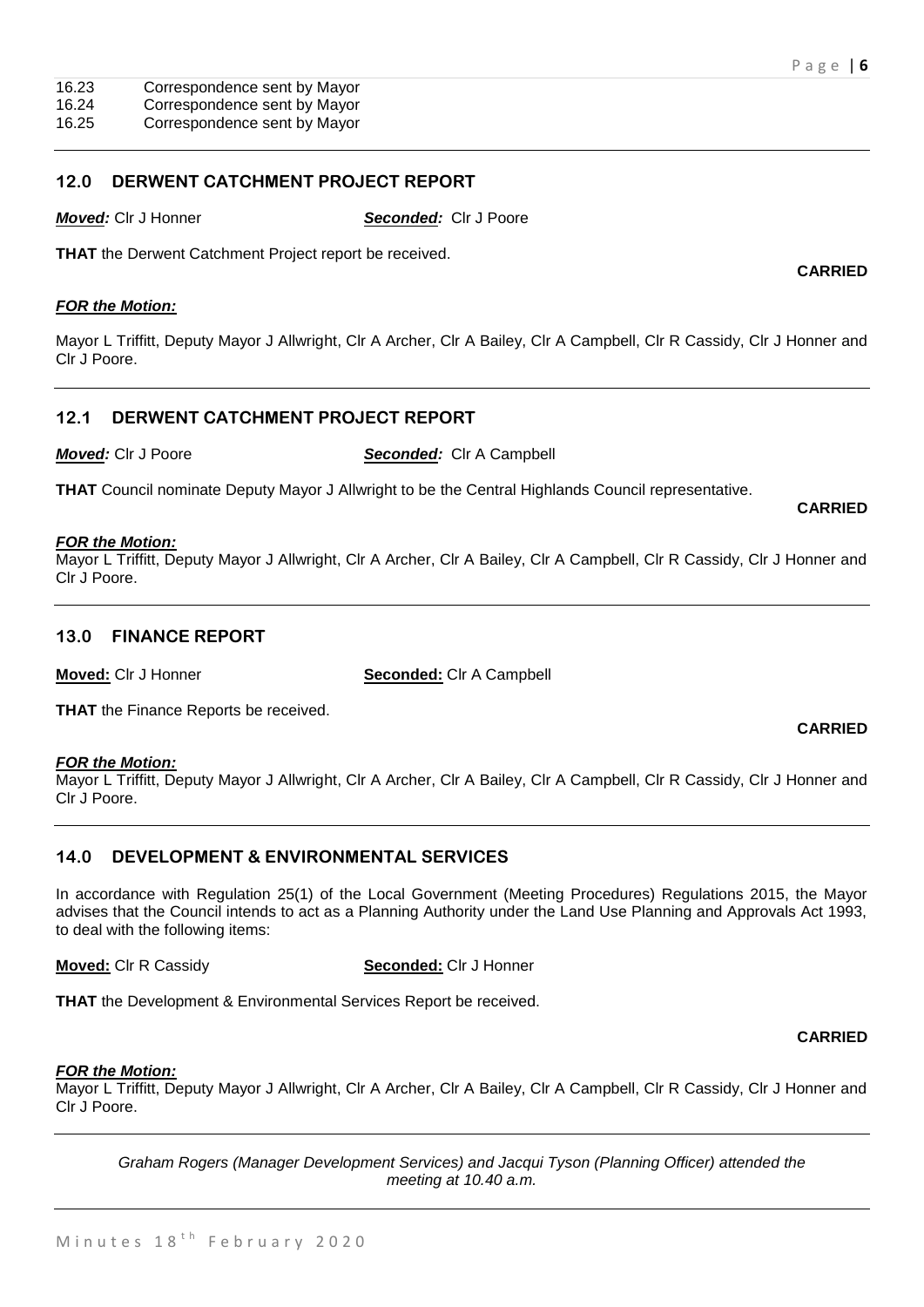### **14.1 POSSIBLE FUNDING FOR INDEPENDENT LIVING UNITS FOR BOTHWELL AND ELLENDALE**

**Moved:** Clr A Campbell **Seconded:** Clr J Honner

**THAT** Council approve the Manager Development Services to obtain expressions of interest for the building of 2 new Independent Living Units at Bothwell and report back to Council. **CARRIED**

#### *FOR the Motion:*

Mayor L Triffitt, Deputy Mayor J Allwright, Clr A Archer, Clr A Bailey, Clr A Campbell, Clr R Cassidy, Clr J Honner and Clr J Poore.

**Moved:** Clr J Allwright **Seconded:** Clr R Cassidy

**THAT** the Manager Development Services also look at the additional expenses for the building of units at Ellendale.

#### *FOR the Motion:*

Mayor L Triffitt, Deputy Mayor J Allwright, Clr A Archer, Clr A Bailey, Clr A Campbell, Clr R Cassidy, Clr J Honner and Clr J Poore.

# **14.2 RECOMMENDATION FROM WASTE COMMITTEE MEETING**

**Moved:** Clr J Poore **Seconded:** Clr A Bailey

**THAT** the item be deferred until the October 2020 meeting.

#### *FOR the Motion:*

Mayor L Triffitt, Deputy Mayor J Allwright, Clr A Archer, Clr A Bailey, Clr A Campbell, Clr R Cassidy, Clr J Honner and Clr J Poore.

# **14.3 DRAFT PLANNING SCHEME AMENDMENT (RZ2020/01) FOR BUSHFIRE PRONE AREAS OVERLAY**

**Moved:** Clr A Archer **Seconded:** Clr J Honner

**THAT** Council determine not to proceed with the proposed amendment to the Bushfire Code of the Central Highlands Interim Planning Scheme 2015, and request another workshop to review the maps in each township.

#### *FOR the Motion:*

Mayor L Triffitt, Deputy Mayor J Allwright, Clr A Archer, Clr A Bailey, Clr A Campbell, Clr R Cassidy, Clr J Honner and Clr J Poore.

# **14.4 DOG HANDBOOK BY DR KATRINA WARD AND KINGBOROUGH COUNCIL**

**Moved:** Clr R Cassidy **Seconded:** Clr A Bailey

**THAT** Council adopt the Dog Handbook developed by Dr. Katrina Ward and Kingborough Council and include a link to the Dog Handbook on the Central Highlands Council website. **CARRIED**

#### *FOR the Motion:*

Mayor L Triffitt, Deputy Mayor J Allwright, Clr A Archer, Clr A Bailey, Clr A Campbell, Clr R Cassidy, Clr J Honner and Clr J Poore.

# **CARRIED**

# **CARRIED**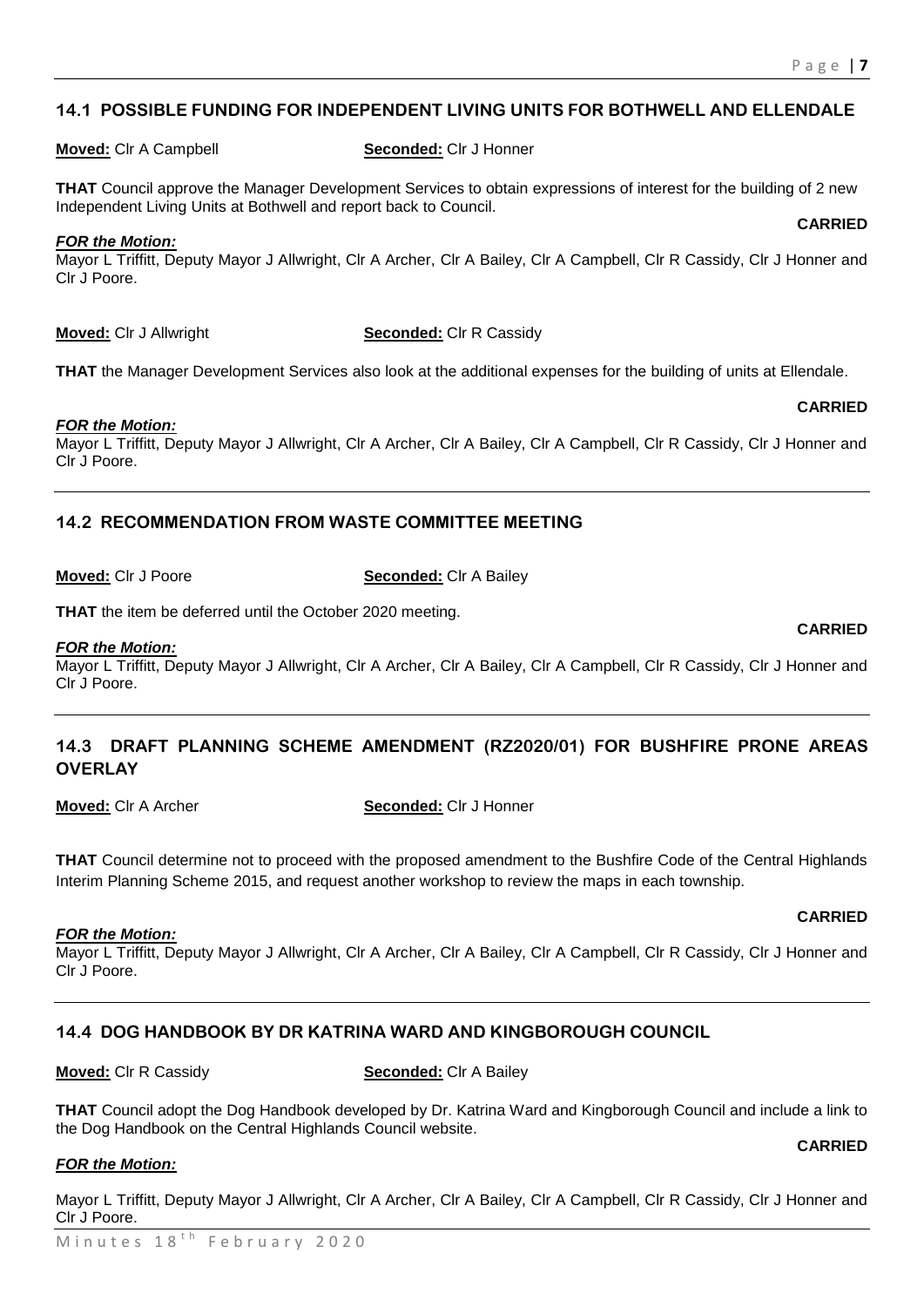#### **14.5 OVEN - BOTHWELL TOWN HALL**

**Moved:** Clr A Bailey **Seconded:** Clr J Poore

**THAT** Council purchase new Freestanding Electric Oven/Stove for the Bothwell Town Hall at the price of \$3,239.00

**CARRIED**

#### *FOR the Motion:*

Mayor L Triffitt, Deputy Mayor J Allwright, Clr A Archer, Clr A Bailey, Clr A Campbell, Clr R Cassidy, Clr J Honner and Clr J Poore.

**Moved:** Clr A Campbell **Seconded:** Clr A Bailey

**THAT** the Manager Development Services obtain 2 quotes and purchase cutlery/crockery for 100 persons and place in the lockable cupboard in the storage area.

#### **CARRIED**

#### *FOR the Motion:*

Mayor L Triffitt, Deputy Mayor J Allwright, Clr A Archer, Clr A Bailey, Clr A Campbell, Clr R Cassidy, Clr J Honner and Clr J Poore.

#### **14.6 DES BRIEFING REPORT**

#### **PLANNING PERMITS ISSUED UNDER DELEGATION**

The following planning permits have been issued under delegation during the past month.

#### **PERMITTED USE**

| DA NO.  | <b>APPLICANT</b> | <b>LOCATION</b>               | <b>PROPOSAL</b> |
|---------|------------------|-------------------------------|-----------------|
| 2019/66 | P Cairns         | 1 Bronte Heights, Bronte Park | Shed            |
|         |                  |                               |                 |
|         |                  |                               |                 |
|         |                  |                               |                 |

#### **DISCRETIONARY USE**

| DA NO.  | <b>APPLICANT</b> | <b>LOCATION</b>                | <b>PROPOSAL</b>                |
|---------|------------------|--------------------------------|--------------------------------|
| 2019/84 | <b>B</b> Benbow  | 985a Ellendale Road, Ellendale | Change of Use Outbuilding to   |
|         |                  |                                | <b>Dwelling</b>                |
| 2019/83 | J Pashev         | 959 Ellendale Rod, Ellendale   | Change of Use Multiple         |
|         |                  |                                | Dwellings (Additions &         |
|         |                  |                                | <b>Alterations to Existing</b> |
|         |                  |                                | Outbuilding to be Second       |
|         |                  |                                | Dwelling)                      |
|         |                  |                                |                                |
| 2019/87 | J & D Hall       | 20 Patrick Street, Bothwell    | <b>Storage Shed</b>            |
| 2020/01 | S Butler         | 3451 Lyell Highway, Gretna     | Outbuilding                    |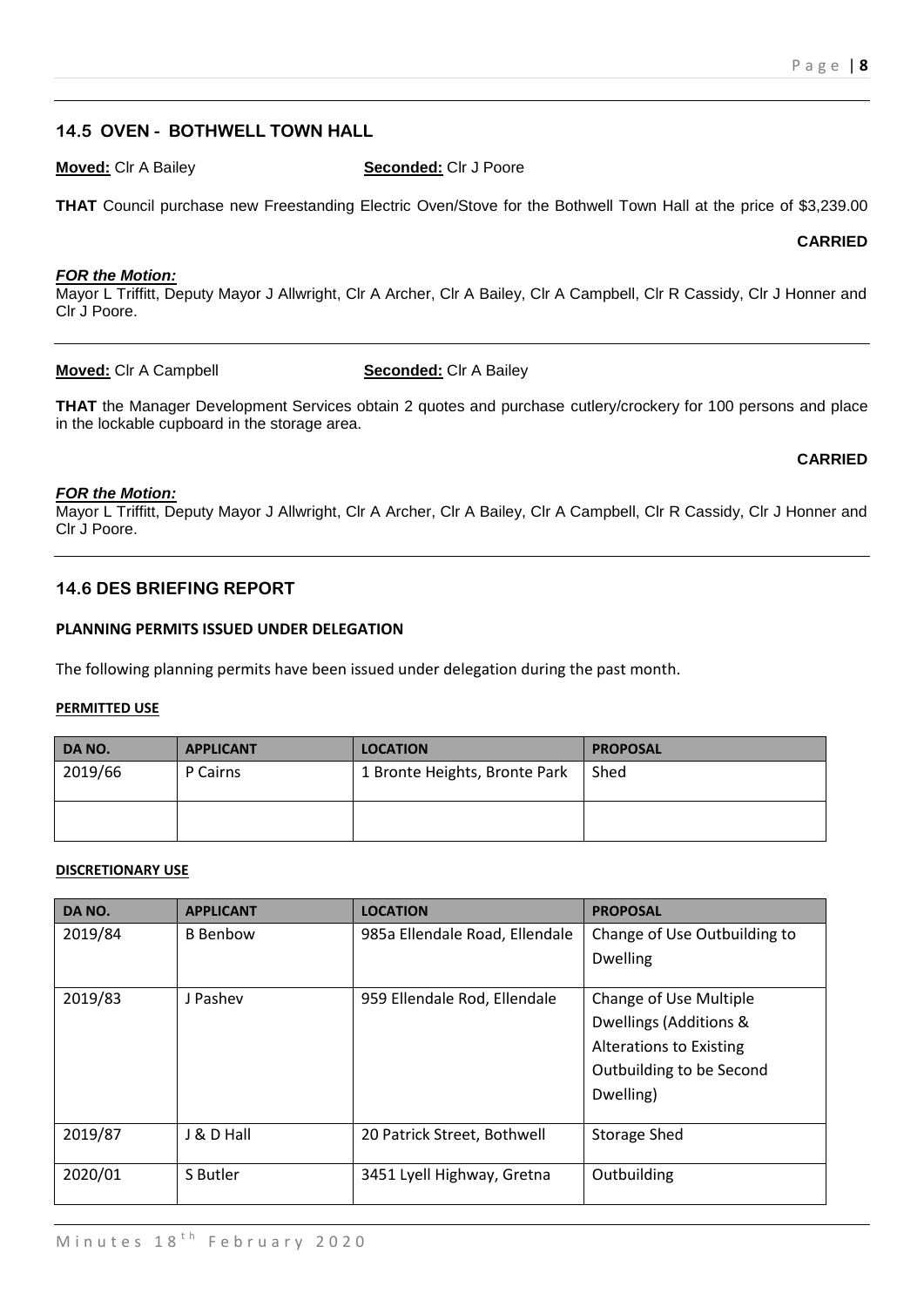**Moved:** Clr R Cassidy **Seconded:** Clr A Bailey

**THAT** Council bring forward Item 17.3 on the agenda.

#### *FOR the Motion:*

Mayor L Triffitt, Deputy Mayor J Allwright, Clr A Archer, Clr A Bailey, Clr A Campbell, Clr R Cassidy, Clr J Honner and Clr J Poore.

# **17.3 MEMORANDUM OF UNDERSTANDING (MOU) BETWEEN THE TASMANIA STATE EMERGENCY SERVICE AND CENTRAL HIGHLANDS COUNCIL**

**Moved:** Clr R Cassidy **Seconded:** Clr A Campbell

**THAT** the General Manager be authorised to sign the Memorandum of Understanding (MOU) between the Tasmania State Emergency Service and Central Highlands Council.

#### **CARRIED**

#### *FOR the Motion:*

Mayor L Triffitt, Deputy Mayor J Allwright, Clr A Archer, Clr A Bailey, Clr A Campbell, Clr R Cassidy, Clr J Honner and Clr J Poore.

Jacqui Tyson provided Councillors with an update with regard to the two current planning appeals and the progress on the planning scheme pre assessment phase.

*Jacqui Tyson (Planning Officer) left the meeting at 11.35 a.m.*

# **17.4 ACQUISITION OF LAND FOR THE PUBLIC TOILETS AT MEADOWBANK**

**Moved:** Clr A Bailey **Seconded:** Clr J Honner

**THAT** the Manager Development Services estimates of \$8,000 be accepted for removal of the popular trees, realignment of the fence and the sale of the land be approved.

**CARRIED**

#### *FOR the Motion:*

Mayor L Triffitt, Deputy Mayor J Allwright, Clr A Archer, Clr A Bailey, Clr A Campbell, Clr J Honner and Clr J Poore.

#### *AGAINST the Motion:*

Clr R Cassidy

*Graham Roger (Manager Development Services) left the meeting at 11.42 a.m. Jason Branch (Manager Works and Services) attended the meeting at 11.43 a.m.*

**Moved:** Clr A Bailey **Seconded:** Clr R Cassidy

**THAT** Council move back to Item 15.0 on the agenda.

#### *FOR the Motion:*

Mayor L Triffitt, Deputy Mayor J Allwright, Clr A Archer, Clr A Bailey, Clr A Campbell, Clr R Cassidy, Clr J Honner and Clr J Poore.

**CARRIED**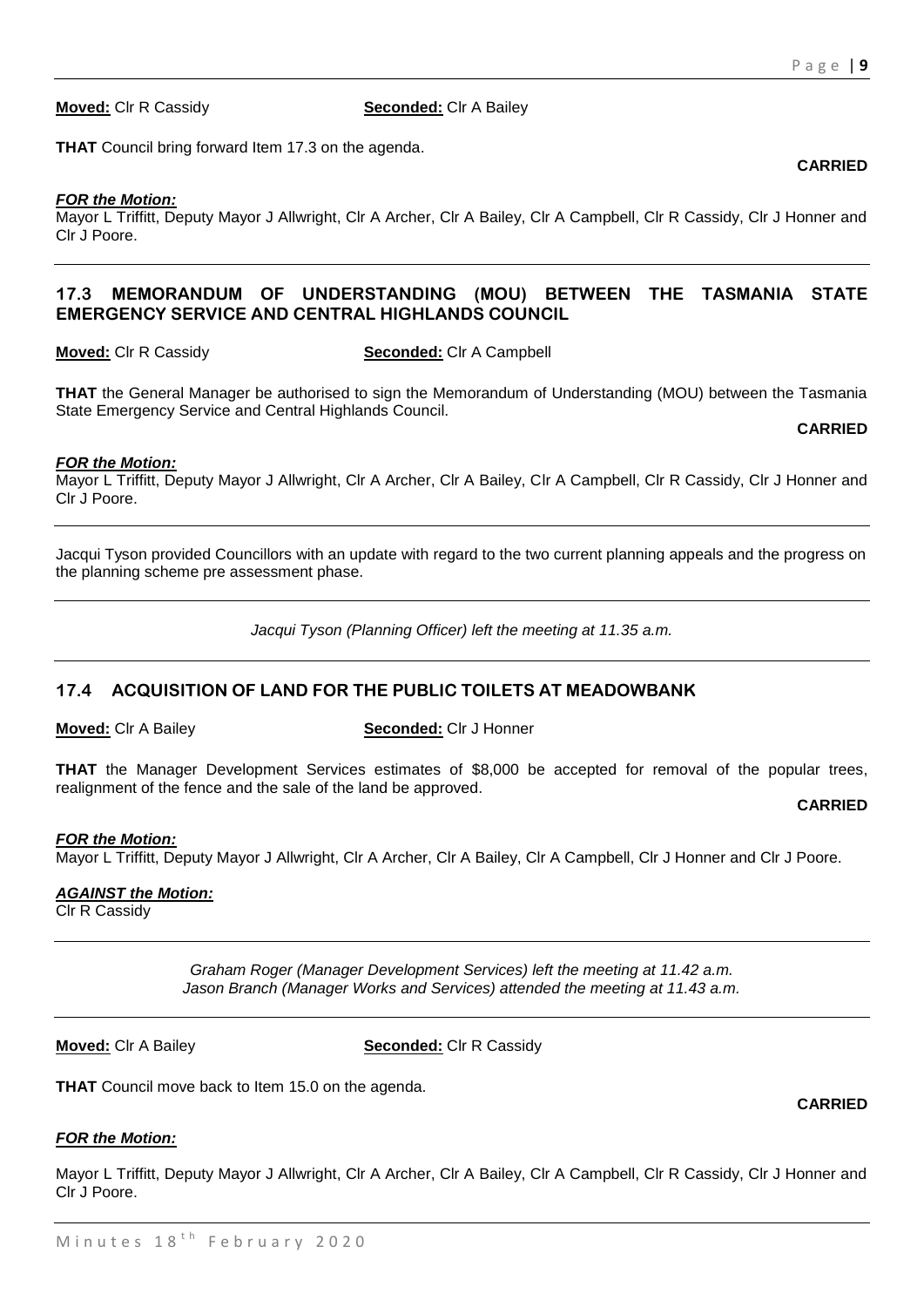**CARRIED**

# **15.0 WORKS & SERVICES**

**Moved:** Clr A Bailey **Seconded:** Clr R Cassidy

**THAT** the Works & Services Report be received.

#### *FOR the Motion:*

Mayor L Triffitt, Deputy Mayor J Allwright, Clr A Archer, Clr A Bailey, Clr A Campbell, Clr R Cassidy, Clr J Honner and Clr J Poore.

# **15.1 HAMILTON TENNIS COURT**

**Moved:** Clr J Allwright **Seconded:** Clr A Bailey

**THAT** the Works and Services Manager present a quote for works to be undertaken at Councils budget workshop.

#### **CARRIED**

#### *FOR the Motion:*

Mayor L Triffitt, Deputy Mayor J Allwright, Clr A Archer, Clr A Bailey, Clr A Campbell, Clr R Cassidy, Clr J Honner and Clr J Poore.

*Councillors commended the Council employees on a very high standard of works that are currently being undertaken at Pelham.* 

#### **15.2 HAMILTON BUS SHELTER**

**Moved:** Clr R Cassidy **Seconded:** Clr J Allwright

**THAT** the Manager Works and Service obtain approval to move the Grey Street Hamilton bus stop to the Hamilton Park, which has adequate parking and shelter areas. Council will need to contact State Growth/Schools to obtain approval of the change.

#### *FOR the Motion:*

Mayor L Triffitt, Deputy Mayor J Allwright, Clr A Archer, Clr A Bailey, Clr A Campbell, Clr R Cassidy, Clr J Honner and Clr J Poore.

# **15.3 STOCK RAMP AT 729 GLENMORE LOWER MARSHES**

**Moved:** Clr J Honner **Seconded:** Clr A Bailey

**THAT** Council purchase a cattle ramp from Delmade and install on Lower Marshes Road and that Mr Mathews contributes half the cost of the new cattle ramp.

#### **CARRIED**

**CARRIED**

#### *FOR the Motion:*

Mayor L Triffitt, Deputy Mayor J Allwright, Clr A Archer, Clr A Bailey, Clr A Campbell, Clr R Cassidy, Clr J Honner and Clr J Poore.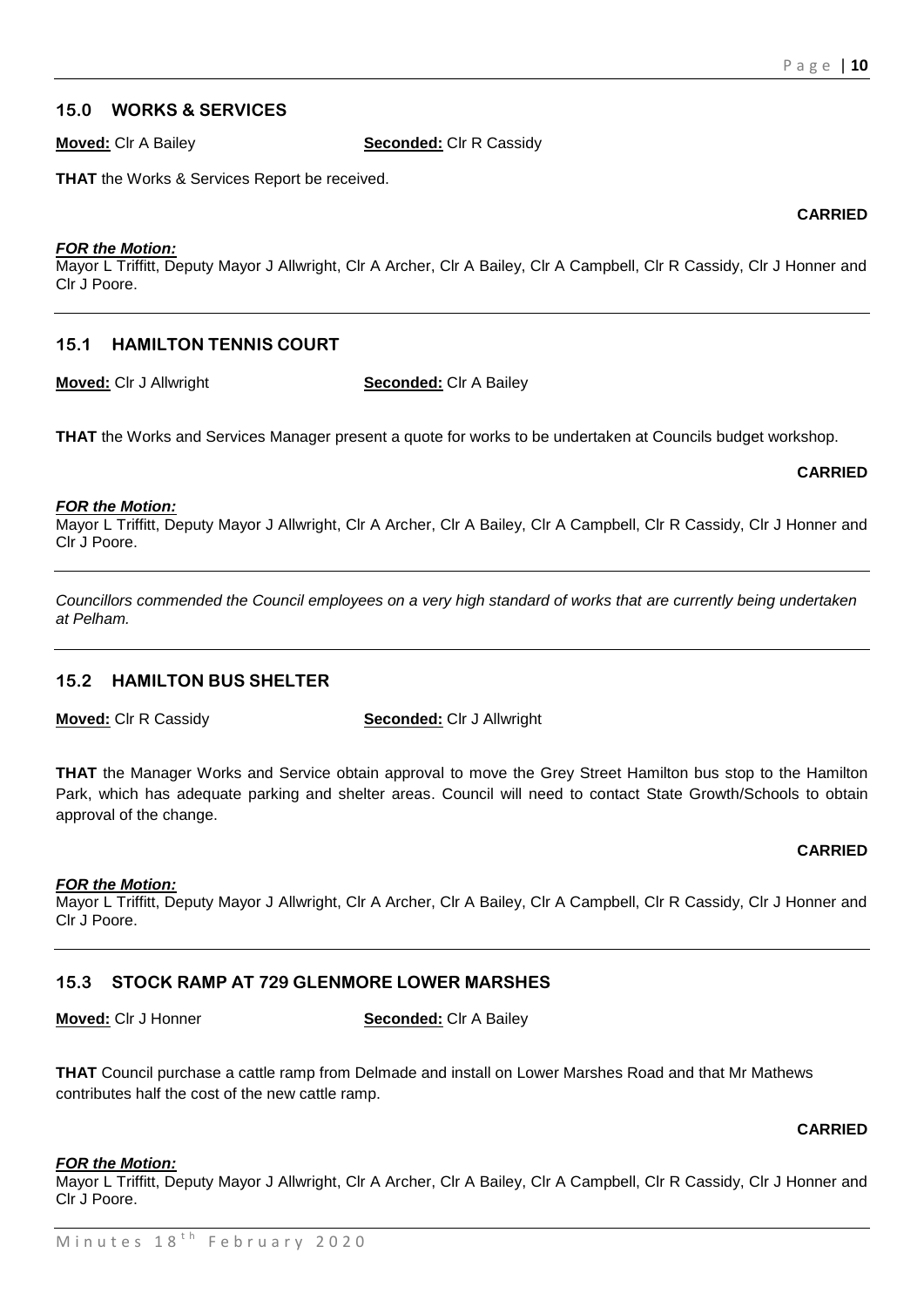# **15.4 GUM TREES CLYDE STREET HAMILTON**

**Moved:** Cir J Honner **Seconded:** Cir A Campbell

**THAT** Councils Works and Services Manager engage an arborist to undertake a Conditioning report of the Gum Trees of an approximate cost of \$600 and present to Council next meeting.

#### **CARRIED**

*FOR the Motion:* Mayor L Triffitt, Deputy Mayor J Allwright, Clr A Archer, Clr A Bailey, Clr A Campbell, Clr R Cassidy, Clr J Honner and Clr J Poore.

# **15.5 TARGA ROAD CLOSURES**

**Moved:** Clr J Poore **Seconded:** Clr J Honner

**THAT** Council Works and Services Manager write to Targa stating that Council have no objection and are aware of the event.

#### **CARRIED**

#### *FOR the Motion:*

Mayor L Triffitt, Deputy Mayor J Allwright, Clr A Archer, Clr A Bailey, Clr A Campbell, Clr R Cassidy, Clr J Honner and Clr J Poore.

*Clr J Honner mentioned to Manager Works and Services regarding a pot hole that is of concerns at Nant Lane, Bothwell*

*Jason Branch (Manager Works and Services) left the meeting at 12.08 p.m.*

# **16.0 ADMINISTRATION**

# **16.1 CITIZENSHIP CEREMONY DRESS CODE**

**Moved:** Clr J Honner **Seconded:** Clr A Campbell

**THAT** Council adopt the following Citizenship Ceremony Dress Code

# **Central Highlands Council Citizenship Ceremony Dress Code**

The attire of attendees at Citizenship Ceremonies should reflect the significance of the occasion. We encourage Citizenship Ceremony attendees to wear smart casual attire. Attendees are also welcome to wear their own national/traditional/cultural dress.

This Dress Code is a requirement of the Australian Government's Australian Citizenship Ceremonies Code.

#### **CARRIED**

#### *FOR the Motion:*

Mayor L Triffitt, Deputy Mayor J Allwright, Clr A Archer, Clr A Bailey, Clr A Campbell, Clr R Cassidy, Clr J Honner and Clr J Poore.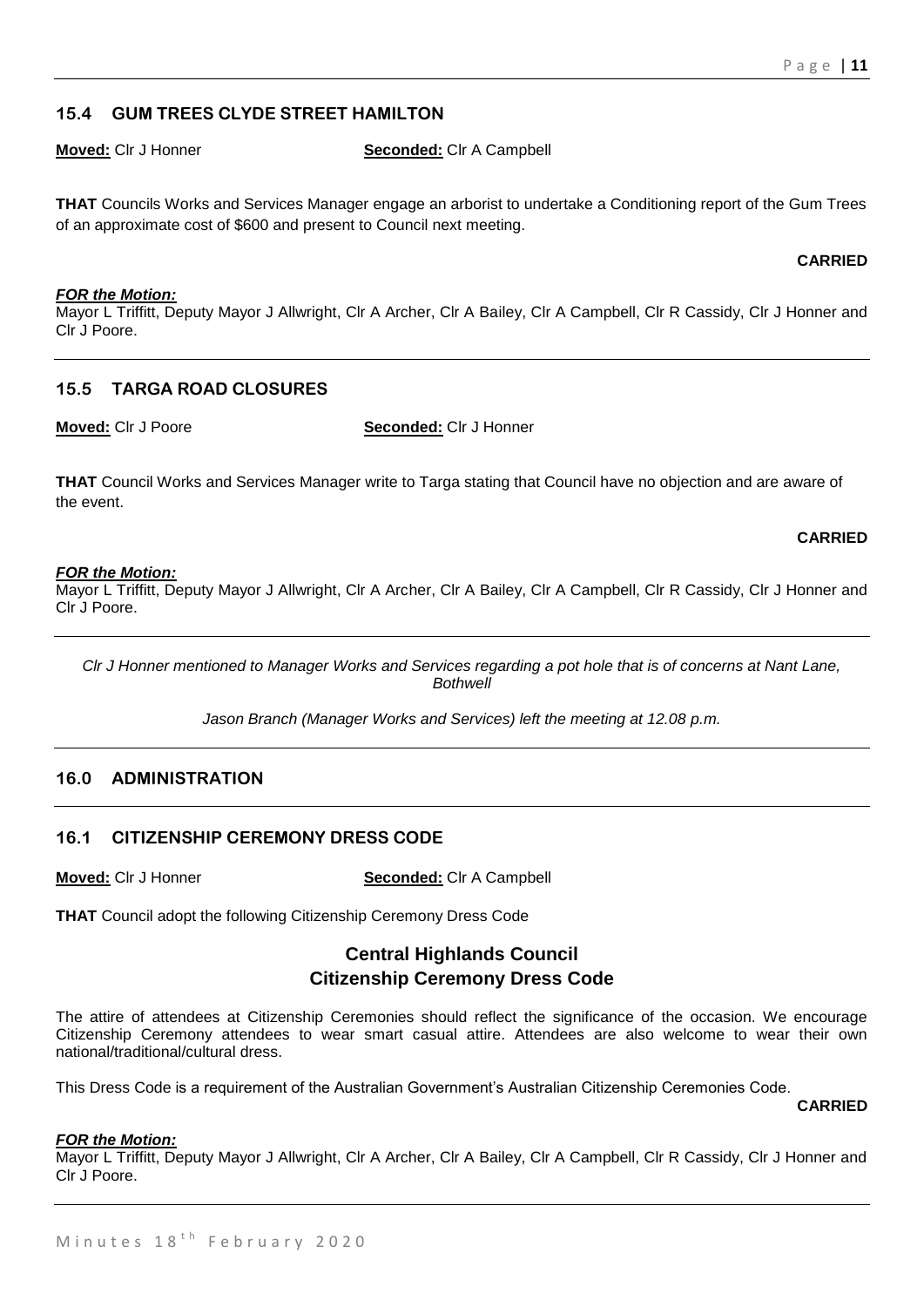# **16.2 TASSIE'S TOP TOURISM TOWNS NOTED**

# **16.3 AFLT STATEWIDE FACILITIES PLAN**

**Moved:** Clr A Bailey **Seconded:** Clr R Cassidy

**THAT** Deputy Mayor J Allwright and the Works & Service Manager attend the stakeholder group meeting for Central Highlands Council.

#### *FOR the Motion:*

Mayor L Triffitt, Deputy Mayor J Allwright, Clr A Archer, Clr A Bailey, Clr A Campbell, Clr R Cassidy, Clr J Honner and Clr J Poore.

# **16.4 GREAT LAKE COMMUNITY CENTRE**

**Moved:** Clr A Archer **Seconded:** Clr A Bailey

**THAT** Council make a payment of \$640.08 and write to the Great Lake Community Centre requesting that Council be notified of any incorporation changes, as this could affect their lease.

#### *FOR the Motion:*

Mayor L Triffitt, Deputy Mayor J Allwright, Clr A Archer, Clr A Bailey, Clr A Campbell, Clr R Cassidy, Clr J Honner and Clr J Poore.

# **16.5 CATTLE HILL WIND FARM COMMUNITY FUND**

**RESLOVED THAT** Council nominate the Mayor, Clr A Campbell and Clr J Honner to be the Central Highlands Council representatives on the Cattle Hill Wind Farm Community Fund Committee.

# **16.6 BOTHWELL MEDICAL CENTRE**

**Moved:** Clr J Poore **Seconded:** Clr A Campbell

**THAT** Council obtain two quotes and replace the carpets at the Bothwell Medical Centre.

#### *FOR the Motion:*

Mayor L Triffitt, Deputy Mayor J Allwright, Clr A Bailey, Clr A Campbell, Clr R Cassidy, Clr J Honner and Clr J Poore.

#### *AGAINST the Motion:*

Clr A Archer

# **16.7 DERWENT PONY CLUB**

**Moved:** Clr J Allwright **Seconded:** Clr A Bailey

**THAT** Council make a donation of \$200, a request that any further requests come through to Council via a Community grant application.

#### *FOR the Motion:*

Mayor L Triffitt, Deputy Mayor J Allwright, Clr A Archer, Clr A Bailey, Clr A Campbell, Clr R Cassidy, Clr J Honner and Clr J Poore.

#### **CARRIED**

**CARRIED**

#### **CARRIED**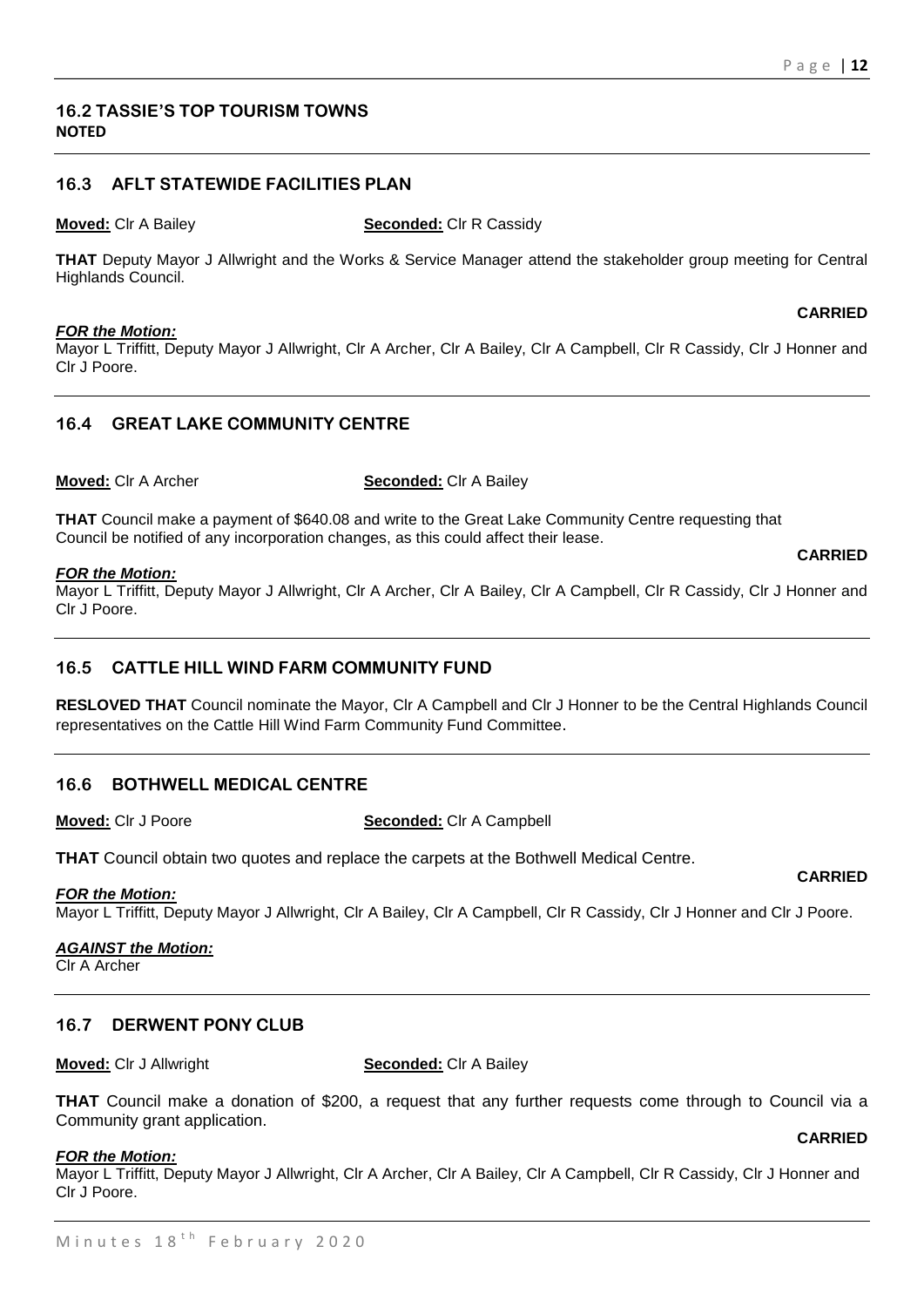**CARRIED**

# **16.8 STATUS REPORT**

**Moved:** Clr R Cassidy **Seconded:** Clr A Bailey

**THAT** Council adopt the Status Report and it be placed on the Agenda after the commitments.

#### *FOR the Motion:*

Mayor L Triffitt, Deputy Mayor J Allwright, Clr A Archer, Clr A Bailey, Clr A Campbell, Clr R Cassidy, Clr J Honner and Clr J Poore.

# **16.9 ANZAC DAY SERVICES**

**Gretna** Dawn Service, Mayor Loueen Triffitt, and Clr R Cassidy **Hamilton** 11.00am Service Clr Deputy Mayor J Allwright, Clr R Cassidy, Clr J Poore and Clr A Bailey **Bothwell** 11.00am Service Mayor Loueen Triffitt, Clr J Honner, Clr S Bowden, Clr A Archer and Clr A Campbell

*This will be discussed at the next meeting.*

# **16.10 INCREASE IN RABBIT POPULATION IN THE TOWNSHIP OF BOTHWELL**

**Moved:** Clr J Poore **Seconded:** Clr A Bailey

**THAT** the Works and Service Manager write to the Invasive Species Branch of the Department of Primary Industries, Parks, Water and Environment about the increase in rabbit population in the township of Bothwell and include the letter from Mrs Sharlie Vince.

**CARRIED**

**CARRIED**

#### *FOR the Motion:*

Mayor L Triffitt, Deputy Mayor J Allwright, Clr A Archer, Clr A Bailey, Clr A Campbell, Clr R Cassidy, Clr J Honner and Clr J Poore.

# **17.0 SUPPLEMENTARY AGENDA ITEMS**

**Moved:** Clr J Poore **Seconded:** Clr A Campbell

**THAT** Council consider the matters on the Supplementary Agenda.

#### *FOR the Motion:*

Mayor L Triffitt, Deputy Mayor J Allwright, Clr A Archer, Clr A Bailey, Clr A Campbell, Clr R Cassidy, Clr J Honner and Clr J Poore.

# **17.1 REQUEST TO USE OUSE HALL**

**Moved:** Clr J Honner **Seconded:** Clr J Allwright

**THAT** Council approve to allow Chain Reaction to use the Ouse Hall at no cost for 1 hour on Monday 9 March and Monday 23 March between 11.30am - 12.30pm. Council to make a donation of \$200.00.

#### **CARRIED**

#### *FOR the Motion:*

Mayor L Triffitt, Deputy Mayor J Allwright, Clr A Archer, Clr A Bailey, Clr A Campbell, Clr R Cassidy, Clr J Honner and Clr J Poore.